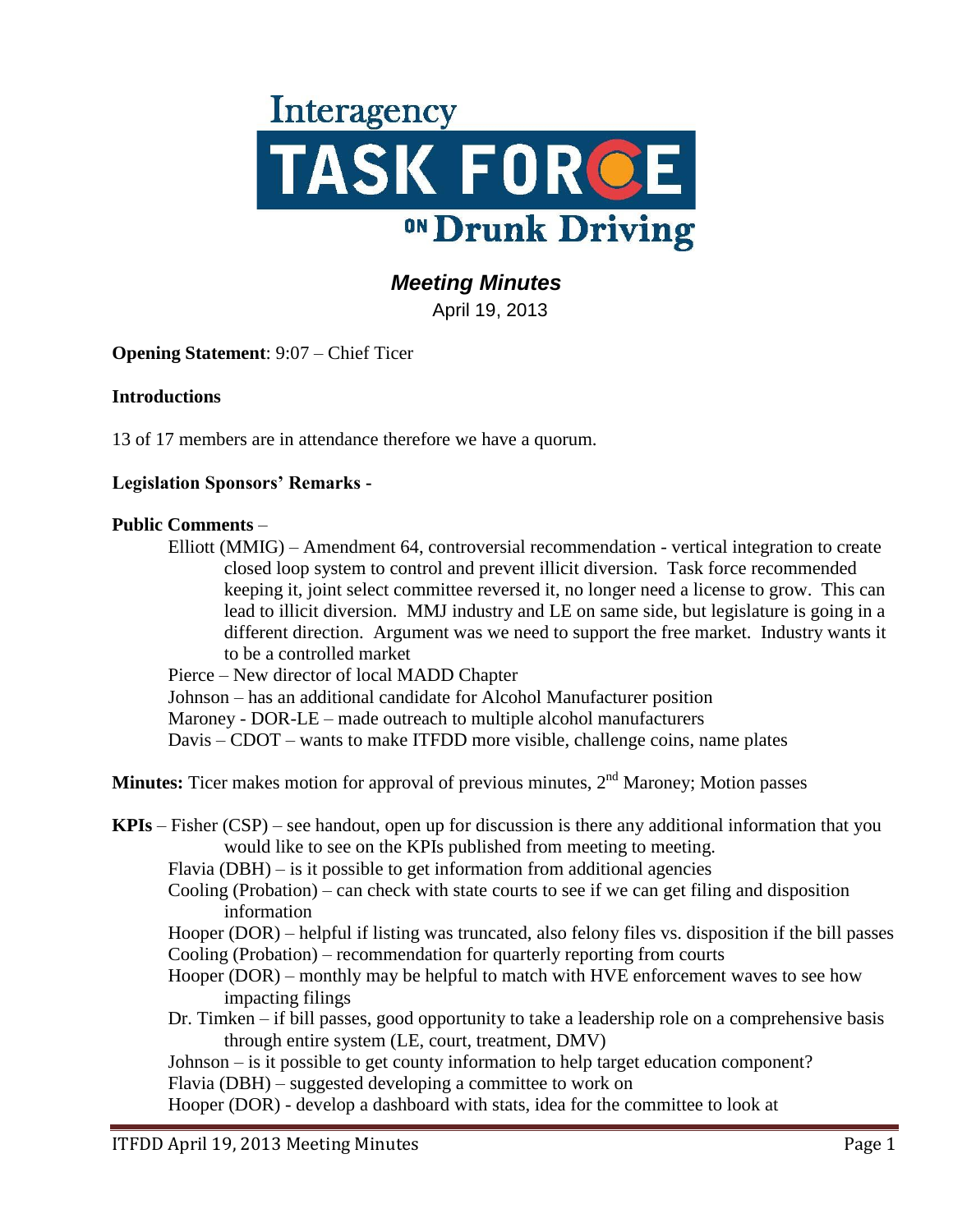Fisher – recommendation to do quarterly reviews March, July, October

### **Legislative Update** – see handouts

Juchem (CSP) –

-Bill 1077, not contentious from a law enforcement stand point

-Hooper (DOR) – revocation (civil process) should be simple cases, prevailed on two cases in court of appeals that were you driving impaired yes or no, not based on cause. Bill 1077 is now bringing cause back into the civil process.

-Bill 1214 – bill stalled

-Bill 1240 – going strong, first year ITFDD recommendations being brought forward through legislation and recognition of our agency.

Maroney –  $(DOR-LE)$  – any progress on definition of "public place" Juchem (CSP) – no definitive decision has been made yet

Elliot (MMIG) – not decided yet, likely to be argued up until the end

Davis (CDOT) - HB1083 – Motorcycle safety bill passed, advisory board will need to be created, has ties to ITFDD

**CDOT Fatalaties** – Davis (CDOT) - 106 Fatalities, decrease of 4%, over last year at this time. (calendar year)

-11% shift from last meeting that indicated a 7% increase

-significant portion are intoxicated pedestrian fatalities

Break 10:22 Reconvene: 10:32

**Marketing Efforts -** Media Relations & Significant Upcoming Events

-Kay (CSP) – Last major enforcement St Patricks Day

-next major enforcement will be Memorial Day weekend

-CSP in conversation with Miller Coors & Colorado Rockies

-Colorado Rapids geared toward Latino community

-in conversation with Denver Broncos and Anhueser Busch

-Davis - LE Officer Recognition Event - May  $1<sup>st</sup>$  (Denver) May  $15<sup>th</sup>$  (Rifle)

-Johnson - May 13 Alcohol Prevention Week

### **Task Force Business & Presentations**

# **a. Work Plan**

Ticer **-**Focus on five key issues to support our mission: Fisher (CSP) – Need to develop goals, timelines, measurable, begin discussions on what to be included in annual report at October meeting

# **Goal 1: Get Legal Initiative**

Hooper (DOR) - will chair

-need educational efforts for judicial, prosecutors, and defense attorneys

-interlock program

-leveraging interlock enhancement counsel

-if undocumented driver legislation passes

-how to facilitate to get into remediation

-Samantha Bloodworth & Daniel Gagarin (Public Defenders) will help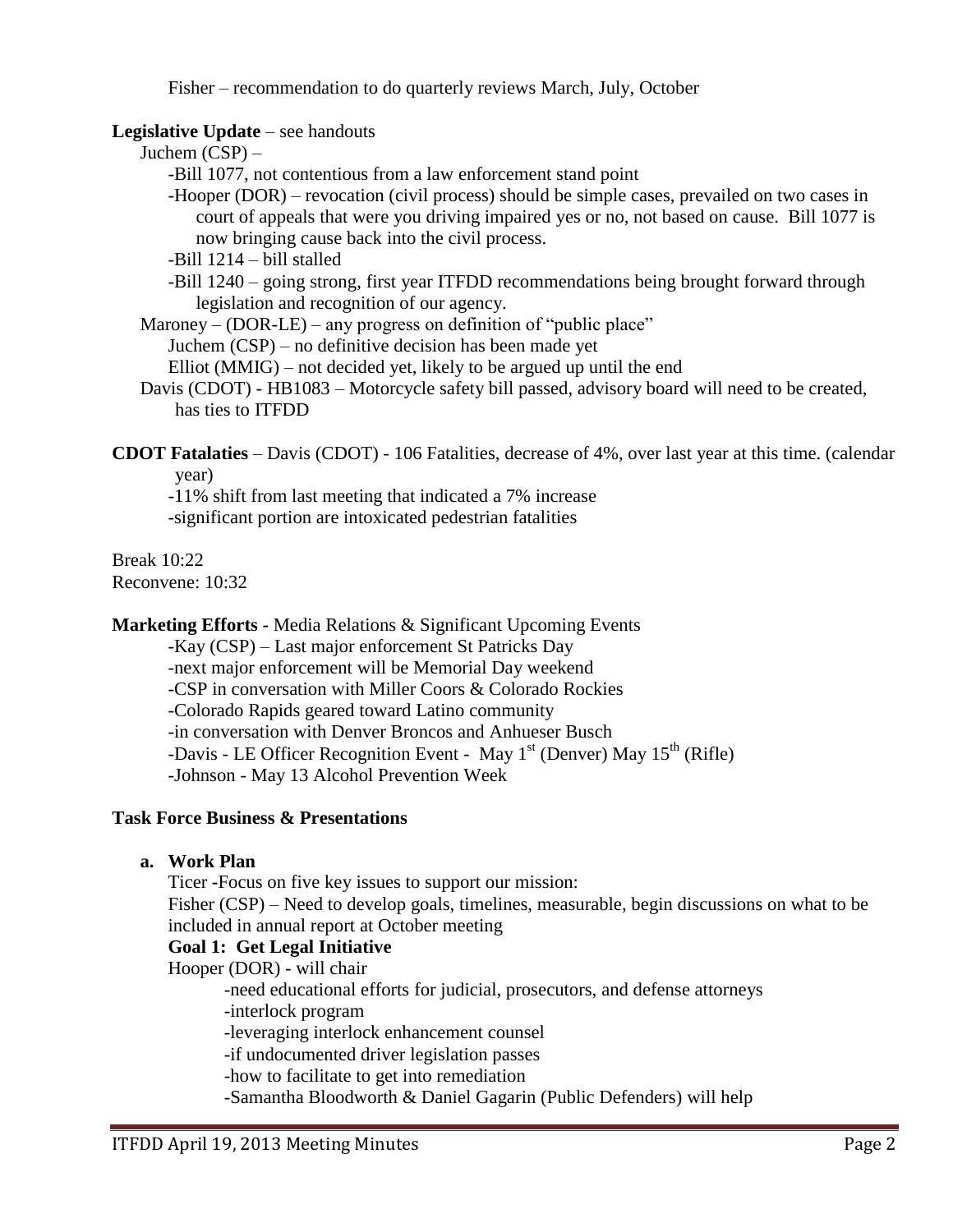### **Goal 2: ITFDD Statewide Impaired Driving Plan**

Davis (CDOT) – will chair

### **Goal 3: THC Followup on Impaired Driving** – needs chair

- Flavia, (DBH), Burbach (CDPHE), Dr. Timkin,– will help

-Elliot already left, but would likely want to be involved

# **Goal 4: Safety Restraints and Impaired Driving**

Ticer – will chair

-Davis - CDOT, Bud (S.O.), Fisher (CSP) will help

### **Goal 5: Program Evaluation of Data** – needs chair

Burbac (CDPHE) Dr. Timken – need to emphasize to departments the importance of data

Hooper (DOR) – Suggested add as agenda item, what data elements that we can offer within our own resources. What can be valuable, what is not valuable?

Timken – Need to ask first, "What questions do we have that we need supporting data?" Fisher (CSP) – Suggest discussing at May meeting, bring data as a result of May session to July meeting

Action: Bring questions  $\&$  what data your agency has the capability to offer

# **Goal 6: Law Enforcement Devices**

Fisher (CSP) – will chair

-Burbach (CDPHE) will help

# **Goal 7: Problem Solving Courts –** need chair

-If felony bill passes, will drastically change how currently handled

-Involvement / awareness of dialogue between DA / Defense attorneys on changes -Dialogue on effectiveness on DUI courts

- participating: Perea (DA), Daniel (Public Defenders)

Flavia (DBH) – Judge Celeste from Denver County Court interested in participating as a public member, they have a different way and should be at the table

# **Goal 8: Communications**

Implement a comprehensive communications and marketing plan to include awareness and outreach efforts.

Emily Wilfong (CDOT), Bear Kay (CSP), Liz Viscardi, Glenn Davis (CDOT), Chris Pierce (MADD)

Motion – Hooper (DOR) – to further utilize reasonable  $\&$  necessary steps to increase visibility of the ITFDD to support prevention and awareness of the program to use existing funding to purchase marketing materials (i.e. challenge coins, banner, incentives) 2<sup>nd</sup> Chris Pierce (MADD), All in favor, motion passes

Flavia – Need date on work plan so can confirm which version of the plan using. Provide updated

b. **Vacant Task Force Positions** - Alcoholic Beverage Manufacturers -Andrew Lemely – New Belgium Brewing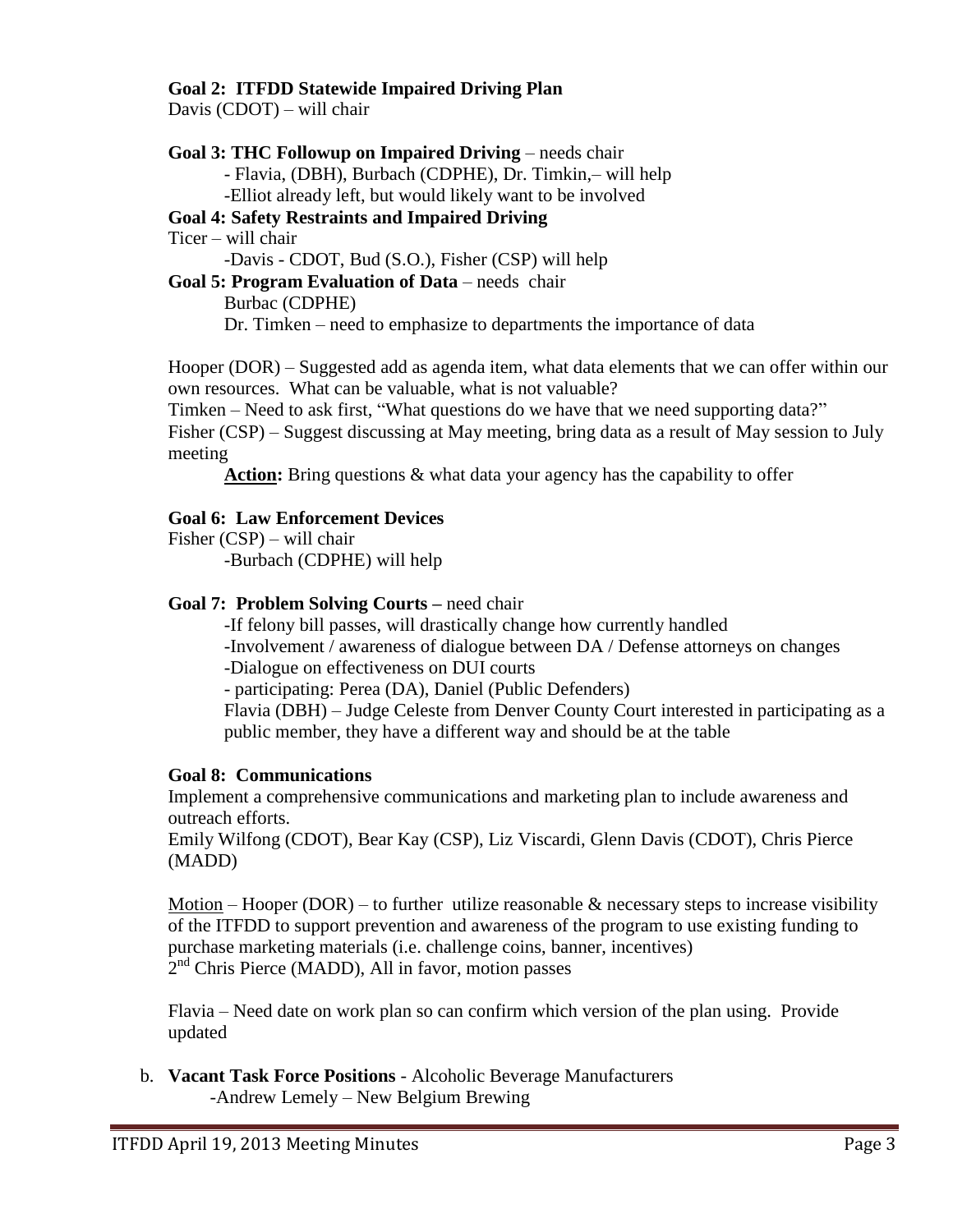-One other interested party to forward resume -Will vote at May meeting

### **c. Impaired Driving Grant Applications for FY14 – CDOT**

-17 applications received -14 by deadline -Total requests \$2,023,470 -Anticipated allocation \$2,100,000 -CDOT Communications Office Allocations is 30% of total -Other anticipated funding responsibilities: -DRE -Tech Transfer -Checkpoint Colorado -Program Administration (CDOT staff paid by NHTSA funds) -Reviewed by CDOT and stakeholders -Application review committee presents to OTS management team

### **Lightning Round Update**

- Davis (CDOT) Lifesavers just finished up, Chief Ticer was recognized for, "his vision, expertise, and leadership in advocating for effective, sensitive, and respectful engagement of the law enforcement community to ensure the safety of older drivers."
- Collung (Probation) Best practices Conference 5/22-5/23 about collaboration, possible some slots available, would welcome ITFDD members
- Lanzer (MADD)  $20<sup>th</sup>$  anniversary of victims' rights  $4/23/13$ . Legislation will be read at capital, reception at Webb Bldg. HB, concerns that language maybe coercing victims into participating instead of voluntarily participating. Working with Rep Gardner to try and get an amendment.
- Dr. Timken Close to completing first phase of American Parole
- Johnson working with TIPs and DOR-LE to bring gathering of TIPs trainers and host at their facility to collaborate on best practices and networking. 5/6/13 12:30 – 3:30.

Fisher (CSP) – SATA Point – arrested 40 drunks in one night, combination DUI/DUID

Bowden (TIPS) –happy to offer any help with server training

#### **Next Meeting: Friday, May 17, 2013**

**Concluded:** 12:00

#### **In Attendance:**

Chief Ticer, CACP (Avon Police Department) Glen Davis, Colorado Department of Transportation Ray Fisher, Colorado State Patrol Samantha Bloodworth, Colorado Public Defenders Office Richard Bowden, TIPS Server Training Stephen Darcy, Alcoholics Anonymous Liz Viscardi, Communication Infrastructure Group Dave Timken, CIDRE Bud Bright, CSOC (Teller County S.O.) Stephen Hooper, Colorado Department of Revenue Kris Johnson, Standard Sales / Wholesalers